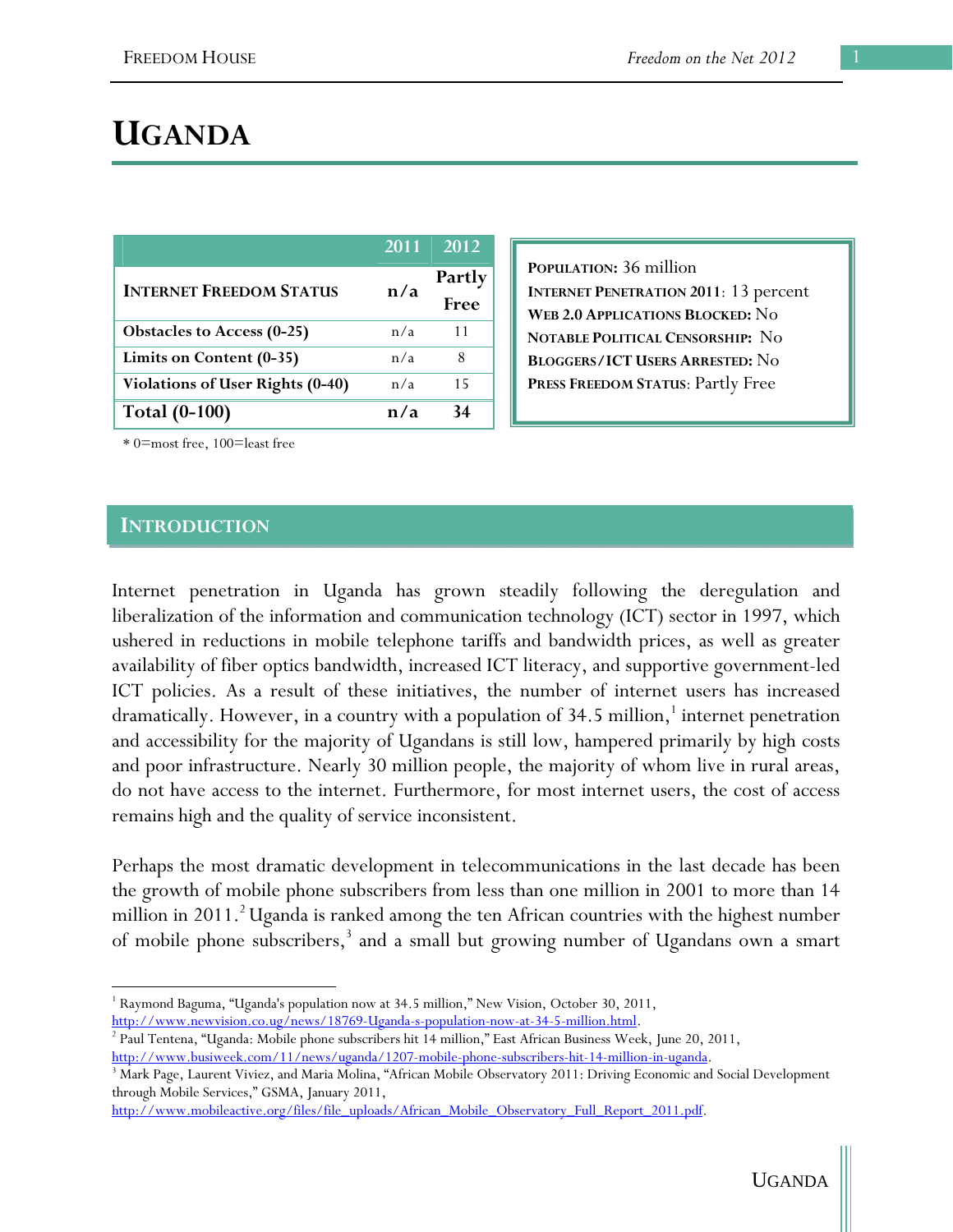phone that helps them access the internet at a considerable fee. Overall, freedom to access the internet via computer-based applications and internet-enabled phone devices is generally unfettered. Rather, internet access is restricted mainly by economic and infrastructural constraints.

In early 2011, as demonstrations inspired by the Arab Spring erupted in North Africa, there were rumors that the government had ordered telecoms to block keywords such as "bullet," "Mubarak," and "Ben Ali" in SMS services, but the allegations were never confirmed. In April 2011, political and activist groups initiated a "walk-to-work" campaign to protest the government's apparent inaction in the face of spiraling food and fuel prices. The movement relied heavily on social media for mobilizing and publicizing the brutal response of security agencies to the campaign. In defense, the Uganda Communications Commission (UCC) directed internet service providers to temporarily block access to Facebook and Twitter; however, the directive was never carried out.

### **OBSTACLES TO ACCESS**

The liberalization of the Uganda's telecommunications sector in 1997 created a very competitive environment that has nurtured dramatic growth in the expansion and usage of ICTs over the past 15 years. In 2007, a mere one million Ugandans were reported to be using the internet. As of the end of 2011, the Uganda Communications Commission (UCC) and the International Telecommunication Union (ITU) reported 4.6 million internet users (individuals using the internet at least once a month) in Uganda, amounting to 13 percent of the country's population of 34.5 million.<sup>4</sup> The growth in internet users coincided with an increase in subscriptions, with fixed-line internet subscriptions numbered at 88,000 and mobile broadband connections (through wireless modems) estimated at 850,000 in 2011.<sup>5</sup> In contrast, market penetration for voice technologies, both fixed-line and mobile, stands at 48.4 percent with nearly 75 million mobile telephone subscribers in 2011.<sup>6</sup> Mobile users account for more than 95 percent of voice connections. However, multiple SIM card ownership is common and estimated at 45 percent of total subscribers.<sup>7</sup>

 4 Uganda Communications Commission (UCC), "2010/11 Annual Post and Telecommunications Market Review,"

http://www.ucc.co.ug/endOfFYReview2011.pdf; International Telecommunication Union (ITU), "Percentage of individuals using the Internet, fixed (wired) Internet subscriptions, fixed (wired)-broadband subscriptions," 2011, accessed July 13, 2012, http://www.itu.int/ITU-D/ICTEYE/Indicators/Indicators.aspx#.

 $<sup>5</sup>$  Ibid.</sup>

<sup>6</sup> International Telecommunication Union (ITU), "Mobile-cellular telephone subscriptions," 2011, accessed July 13, 2012, http://www.itu.int/ITU-D/ICTEYE/Indicators/Indicators.aspx#.

 $7$  UCC, "2010/11 Annual Post and Telecommunications Market Review."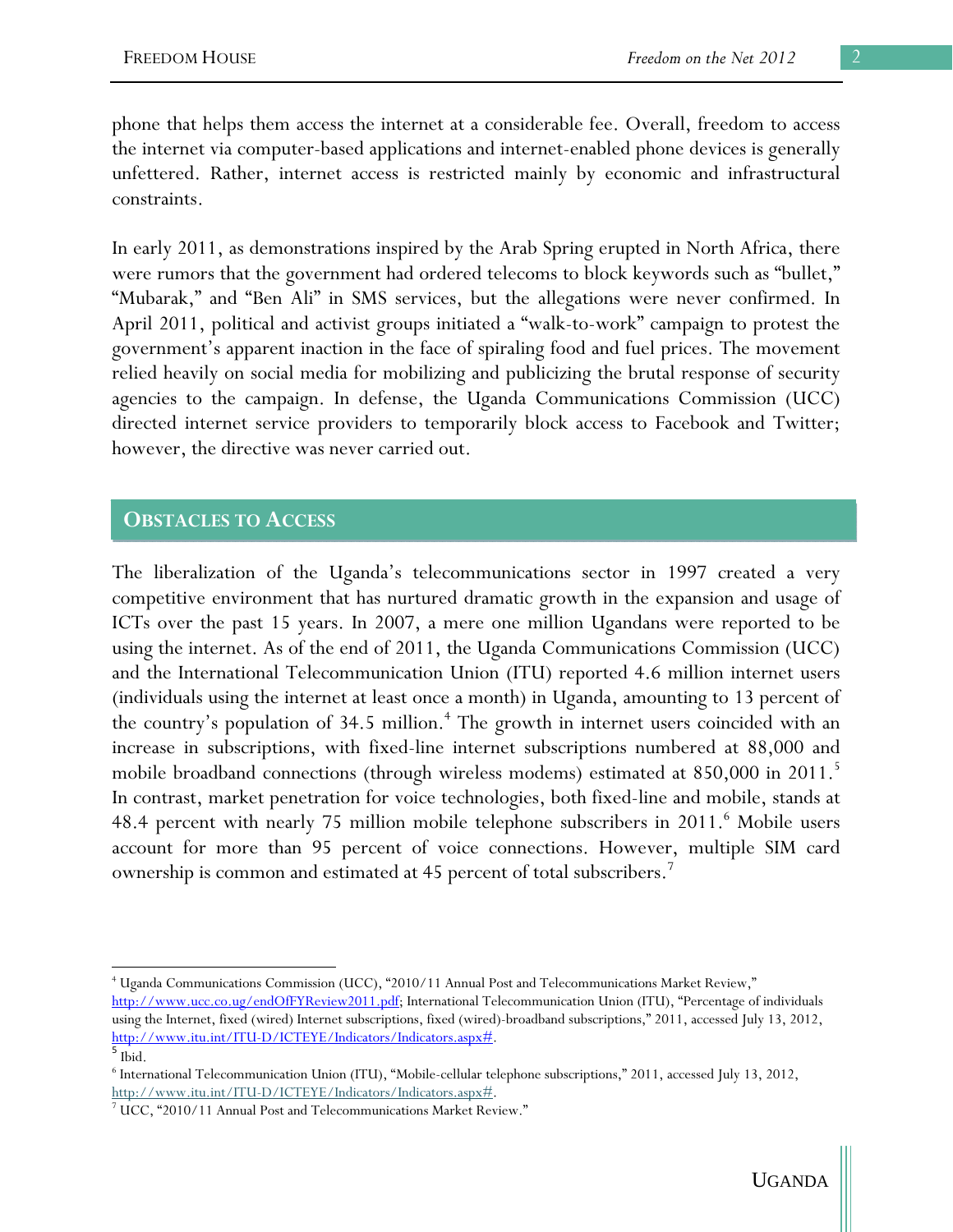There are currently 48 licensed telecommunications service providers, a good number of which offer both voice and data services.<sup>8</sup> More than 30 internet service providers (ISPs) offer both broadband and dial-up internet services.<sup>9</sup> The state-owned Uganda Electricity Transmission Company Ltd (UETCL), a licensed public infrastructure provider, has part ownership of Uganda Telecom (UTL). The rest of the licensed telecommunications service providers are privately-owned entities. There are no restrictions on licensing, and the entry of new providers in the market is by and large determined by market forces. There are no known obstacles placed by the government on entry into the sector.

The infrastructure of most internet operators currently consists of CDMA, GSM, VSAT satellite technology, and copper or optical fiber cables. In 2009, the country connected its national fiber backbone to the EASSy international submarine fiber optic cable system that was constructed along the east and southern coasts of Africa.<sup>10</sup> Ugandan telecommunications providers are also hooked to the TEAMs (The East African Marine System) and SEACOM marine fibers through Kenya, which sells bandwidth to ISPs in Uganda at a much cheaper cost than the previous satellite connections. Connection to these networks has not only led to exponential growth in Uganda's international bandwidth,<sup>11</sup> but also to decreasing costs of internet access alongside an increasing demand for data services and high speed internet. The highest growth rate has been registered in wireless broadband solutions, which accounted for more than 90 percent of internet subscriptions by the end of  $2010$ .<sup>12</sup>

Many Ugandans access the internet through cybercafes, where it costs about 1,000 Ugandan shillings (US\$0.40) for up to 30 minutes. Access to internet at workplaces, schools and libraries is also common. With mobile internet access becoming cheaper, $13$  a growing number of Ugandans are able to use phones and other internet-enabled devices to access social networks, news sites, and other websites at a reasonable cost. For example, a mobile internet package through MTN Uganda, the country's leading telecom company, can cost Shs500 (US\$0.20) for 10MB of data and Shs15,000 (US\$6) for 300MB of data.<sup>14</sup> Free access to Facebook is also available to MTN and Orange mobile network subscribers.

However, even with the growing availability of cheap mobile internet bundles, internetenabled devices are still costly in Uganda. In particular, excise duties and the value added tax

 <sup>8</sup> Uganda Communications Commission (UCC), "Telecommunications Service Providers," http://www.ucc.co.ug/index.php?option=com\_k2&view=item&layout=item&id=66&Itemid=66.

<sup>&</sup>lt;sup>9</sup> Ibid.<br><sup>10</sup> "Welcome to EASSy," accessed June 29, 2012, <u>http://www.eassy.org/index-2.html</u>.

<sup>&</sup>lt;sup>11</sup> "Uganda - Broadband and Internet Market, Convergence," BuddeComm, September 2011, https://www.budde.com.au/Research/Uganda-Broadband-and-Internet-Market-Convergence.html?r=51.<br><sup>12</sup> Ibid.

<sup>&</sup>lt;sup>13</sup> "Ugandan telcos lower mobile Internet tariffs," IT News Africa, April 17, 2010,

http://www.itnewsafrica.com/2010/04/ugandan-telcos-lower-mobile-internet-tariffs/.<br><sup>14</sup> "MTN Mobile Internet," accessed June 29, 2012, <u>http://mtn.co.ug/MTN-Internet/MTN-Mobile-Internet.aspx</u>.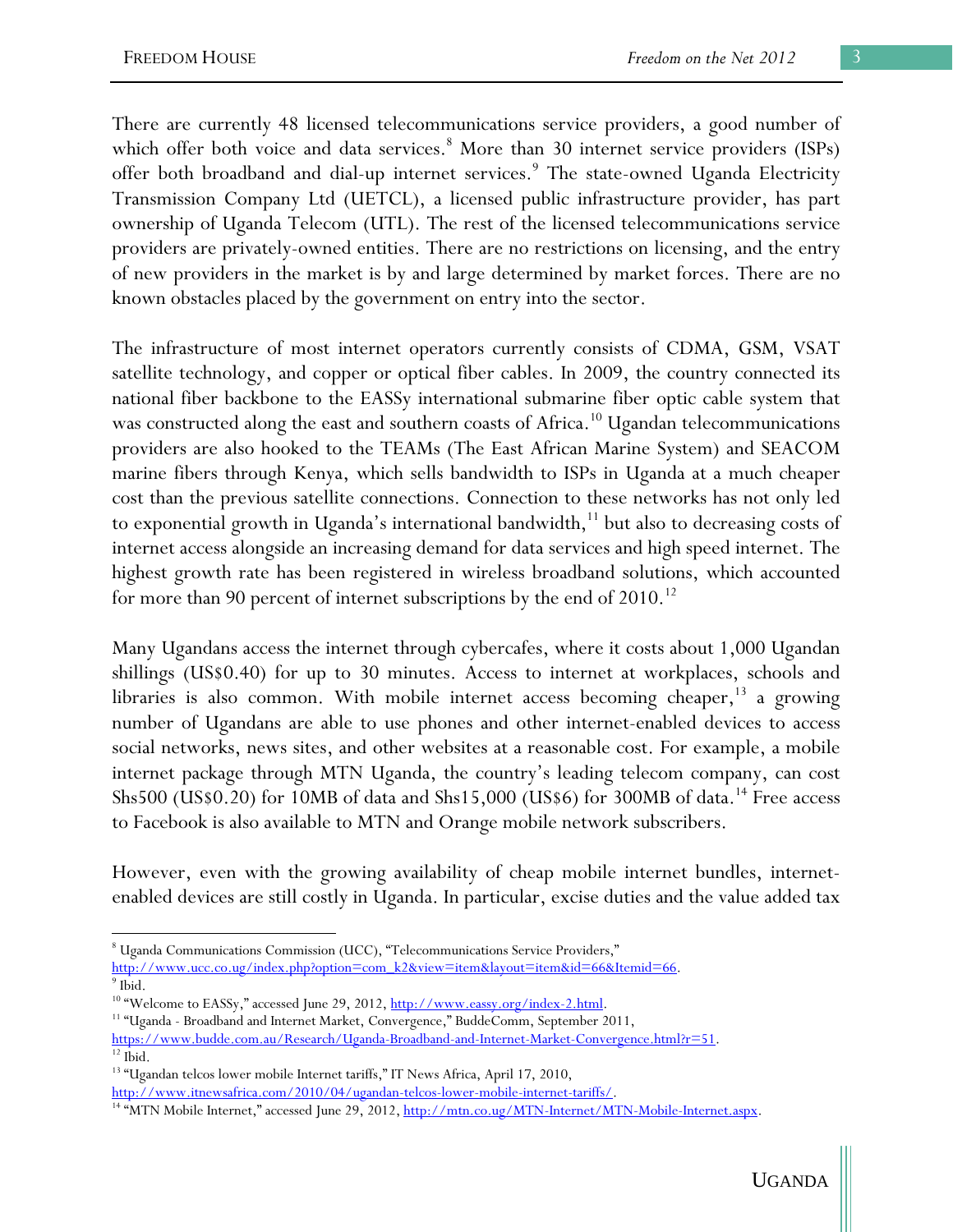(VAT) levy have curtailed sales of both internet and non-internet-enabled phone devices.15 Mobile phone vendors such as Huawei Technologies, a Chinese firm, reported selling only 30,000 Android-powered handsets that enable mobile phone internet access in 2011, compared to 200,000 phones sold in neighboring Kenya where the VAT on mobile handsets was scrapped two years ago.<sup>16</sup> Furthermore, many Ugandans cannot afford personal computers with regular internet connections, and only about one million Ugandans have access to computers.<sup>17</sup> The repeal of import taxes on computers some years ago facilitated increased computer usage and ownership; however, further growth has been hindered by a 2009 government ban on the importation of used computers which are cheaper alternatives to new computer sets.<sup>18</sup>

Other impediments to increased internet usage include the high cost of modems, which range between US\$24 and US\$41. A monthly limited internet package of 1GB costs US\$18 and could not last a whole month for users who would like to experience the full range of internet capabilities,<sup>19</sup> while an unlimited broadband internet connection from Orange Uganda costs US\$124 for one month and up to US\$673 for six months. Across the five main firms in the industry, the average monthly cost of a 1GB subscription is US\$20, and speeds are coverage-dependent, ranging from 236KB per second to 7.2MB per second. With an average per capita monthly income of  $USS110$  in 2011,<sup>20</sup> the high cost effectively prices all but the wealthiest Ugandans out of regular internet access.<sup>21</sup> Furthermore, only 6 percent of Ugandans are connected to the national electricity grid (2 percent for rural areas). A much smaller number use fuel-powered generators and solar energy, while the rest of the population has no access to electricity.

While Ugandans residing in urban areas are able to access the internet through cafes, workplaces and schools, those in the rural areas—where more than 80 percent of the population lives—remain disproportionately underserved by ICTs. According to a 2008 survey by Audience Scapes, an online research program, only 3 percent of Uganda's rural population has access to the internet compared to 16 percent in urban areas.<sup>22</sup> In addition to internet access being prohibitively expensive, ICT infrastructure is particularly inadequate in

http://www.monitor.co.ug/News/National/-/688334/877862/-/wj8wrm/-/index.htm. 18 Ibid.

<sup>&</sup>lt;sup>15</sup> David Mugabe, "Taxes hindering Uganda Internet penetration," New Vision Newspaper, September 27, 2011, http://www.africa-uganda-business-travel-guide.com/taxes-hindering-uganda-internet-penetration.html. 16 Ibid.

<sup>&</sup>lt;sup>17</sup> Isaac Imaka, "Uganda's journey to a computerised era," Daily Monitor, March 13, 2010,

<sup>&</sup>lt;sup>19</sup> "MTN Mobile Internet."

<sup>&</sup>lt;sup>20</sup> World Bank, "Gross national income per capital 2011, Atlas method and PPP," World Bank Databank, 2011, accessed July 18,

<sup>2012,</sup> http://databank.worldbank.org/databank/download/GNIPC.pdf. <sup>21</sup> "Internet users in Uganda," Trading Economics, accessed June 29, 2012,

http://www.tradingeconomics.com/uganda/internet-users-wb-data.html.<br><sup>22</sup> "Internet Access in Uganda," Audience Scapes, accessed June 29, 2012, <u>http://www.audiencescapes.org/country-</u> profiles/uganda/country-overview/internet/internet-285.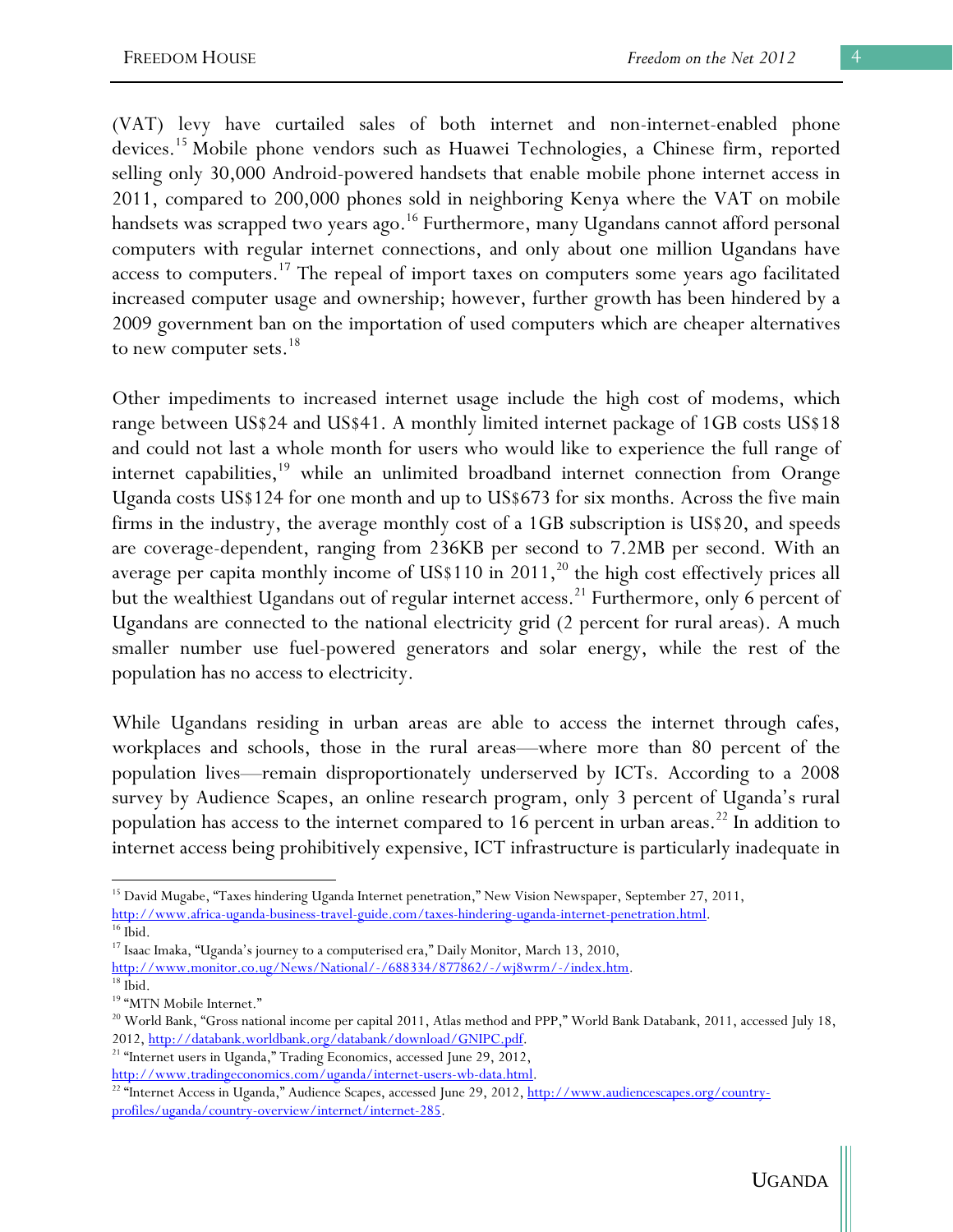rural areas, with private sector companies primarily investing in infrastructure projects in commercially-viable regions of the country. This disparity is exacerbated by low literacy rates in the same areas, which stands at 67 percent for rural Ugandans aged 10 and above, $^{23}$ and only 10 percent of Ugandans are estimated to be computer literate.<sup>24</sup>

In 2011, the Google Uganda domain became available in five local languages, making the popular browser more available to about five million Ugandans.<sup>25</sup> Nevertheless, Ugandans can only access news websites in three local languages (out of 40 languages and 56 native dialects) provided by the Vision Group, a media company partly owned by the government. The web versions of the newspapers include Bukedde.co.ug, Etop.co.ug and Orumuri.co.ug. Other news sites of major privately-owned newspapers are only accessible in English, which is not widely spoken in Uganda. The full extent of the internet's utility can only be enjoyed by all Ugandans with more widespread availability of content in local languages.

Over the past few years, the government has embarked on initiatives to improve rural connectivity, and a national ICT policy was finalized in 2010 to facilitate the proliferation of ICTs across the country. One of the policy's guiding principles is to "ensure access to IT services to men and women in both rural and urban areas."<sup>26</sup> Since 2007, Uganda's ICT ministry has been developing the National Data Transmission Backbone Infrastructure, which aims to ensure the availability of high bandwidth data connection in all major towns at reasonable prices.27 The project, now under the provision of the National Information Technology Authority (NITA-U), involves the installation of over 1,500km of fiber optic cable and related equipment, including switches, optical transmission, data communication, fixed network, and video equipment, as well as computers and servers.<sup>28</sup> In addition, the UCC's Rural Communications Development Fund (RCDF) policy, established in 2001, aims to provide access to basic communications services within a reasonable distance to all Ugandans, leverage investment into rural communications, and promote ICT usage.<sup>29</sup> The

<sup>&</sup>lt;sup>23</sup> Uganda Bureau of Statistics, "Statistical Abstract, 2011," accessed June 29, 2012,

http://www.ubos.org/index.php?st=pagerelations2&id=31&p=related%20pages%202:Abstracts.<br><sup>24</sup> Uganda Bureau of Statistics, "Statistical Abstract, 2011."

<sup>&</sup>lt;sup>25</sup> Tabitha Wambui, "Google Uganda launches two new local language domains," Daily Monitor, August 4, 2010,

http://www.monitor.co.ug/Business/Technology/-/688612/970404/-/uithj9/-/index.html.<br><sup>26</sup> Ministry of Information and Communications Technology, "Information Technology Policy for Uganda," Republic of Uganda,

February 2010, http://ict.go.ug/index.php?option=com\_docman&task=doc\_details&gid=48&Itemid=61.<br><sup>27</sup> Ministry of Information and Communications Technology, "National Data Transmission Backbone and e-Government Infrastructure Project," Republic of Uganda, accessed June 29, 2012,

http://www.ict.go.ug/index.php?option=com\_content&view=article&id=69:national-data-transmission-backbone-and-e-

government-infrastructure-project&catid=25:the-project&Itemid=93. 28 "NBI/EGI Project," National Information Technology Authority – Uganda, accessed June 29, 2012, http://www.nita.go.ug/index.php/projects/nbiegi-project.<br><sup>29</sup> "Rural Communications Development Policy for Uganda," UCC, January 2009,

http://www.ucc.co.ug/index.php?option=com\_k2&view=item&layout=item&id=56&Itemid=59.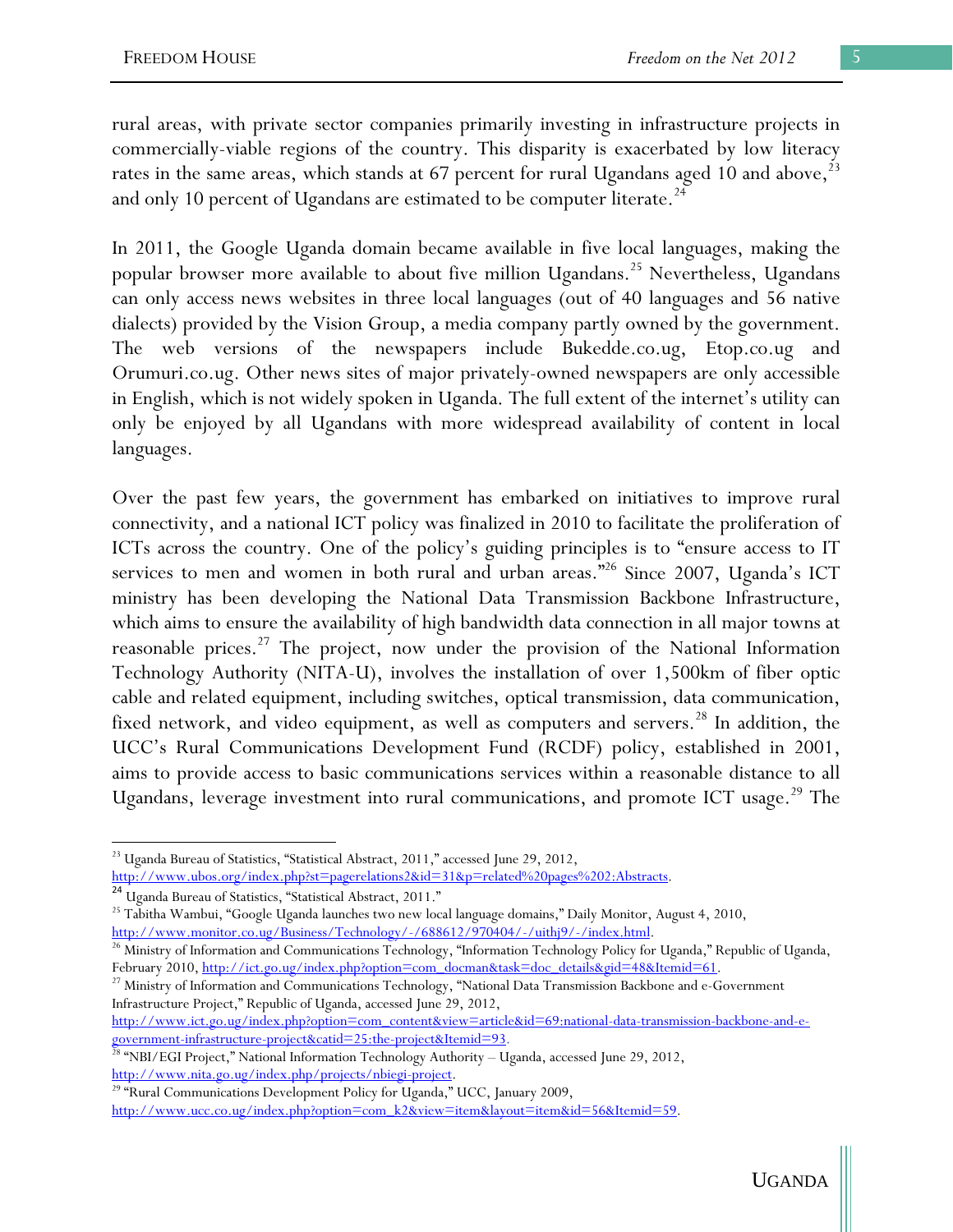RDCF also oversees the setup of internet cafes, internet Points of Presence (rural wireless connectivity networks with a 5-10km radius at costs, speeds and types of services comparable to those in the capital city, Kampala), ICT training centers, and web portals for districts (local government units).

The ICT sector is divided into three levels: policy, regulatory, and operational. The policy and regulatory levels are overseen by the UCC and NITA-U, while the operational level is composed of telecommunications, postal, information technology (IT), and broadcasting operators. Uganda's policy and regulatory environment was established through the Telecommunications Sector Policy Framework of 1996 and the Uganda Communications Act of 1997. The Ministry of Information and Communication Technology was set up in June 2006 with the mandate of providing strategic and technical leadership, overall coordination, support, and advocacy on all matters of policy, laws, regulations, and strategy for the ICT sector.<sup>30</sup>

The Uganda Communications Commission (UCC) is the statutory body charged with the regulation of telecoms and ISPs in the country, and its policy goals focus on expanding telecommunications infrastructure and services. The body has taken steps to avail information about the regulatory process on its website and through publications and press releases. However, the general perception is that accessible, complete and understandable information is not available, and that the UCC is not entirely independent from the executive arm of government.

The UCC also promotes developments in Uganda's communications industry and issues licenses for ICT infrastructure and service providers. There are no restrictions on licensing, and the UCC issues two types of service licenses: Public Service Provider (PSP) and Public Infrastructure Provider (PIP).<sup>31</sup> The application fee for both license types is  $US$2,500$ dollars (a PIP license requires a one-off initial fee of US\$100,000), and annual fees range from  $\text{US}\$3,000-\$10,000.^{32}$  These licenses allow holders to either set up telecommunications infrastructure or provide telecommunications services. The UCC levies a 1 percent charge on providers' annual revenue.

<sup>&</sup>lt;sup>30</sup> Ministry of Information and Communications Technology, "About MOICT," Republic of Uganda, accessed June 29, 2012, http://ict.go.ug/index.php?option=com\_content&view=article&id=55. 31 "UCC Licensing Regime," UCC, accessed June 29, 2012,

http://www.ucc.co.ug/index.php?option=com\_k2&view=item&layout=item&id=52&Itemid=55.<br><sup>32</sup> "Uganda Communications Fees Structure," UCC, 2008, accessed June 29, 2012,

http://www.ucc.co.ug/images/stories/fees/Fees\_Structure.pdf.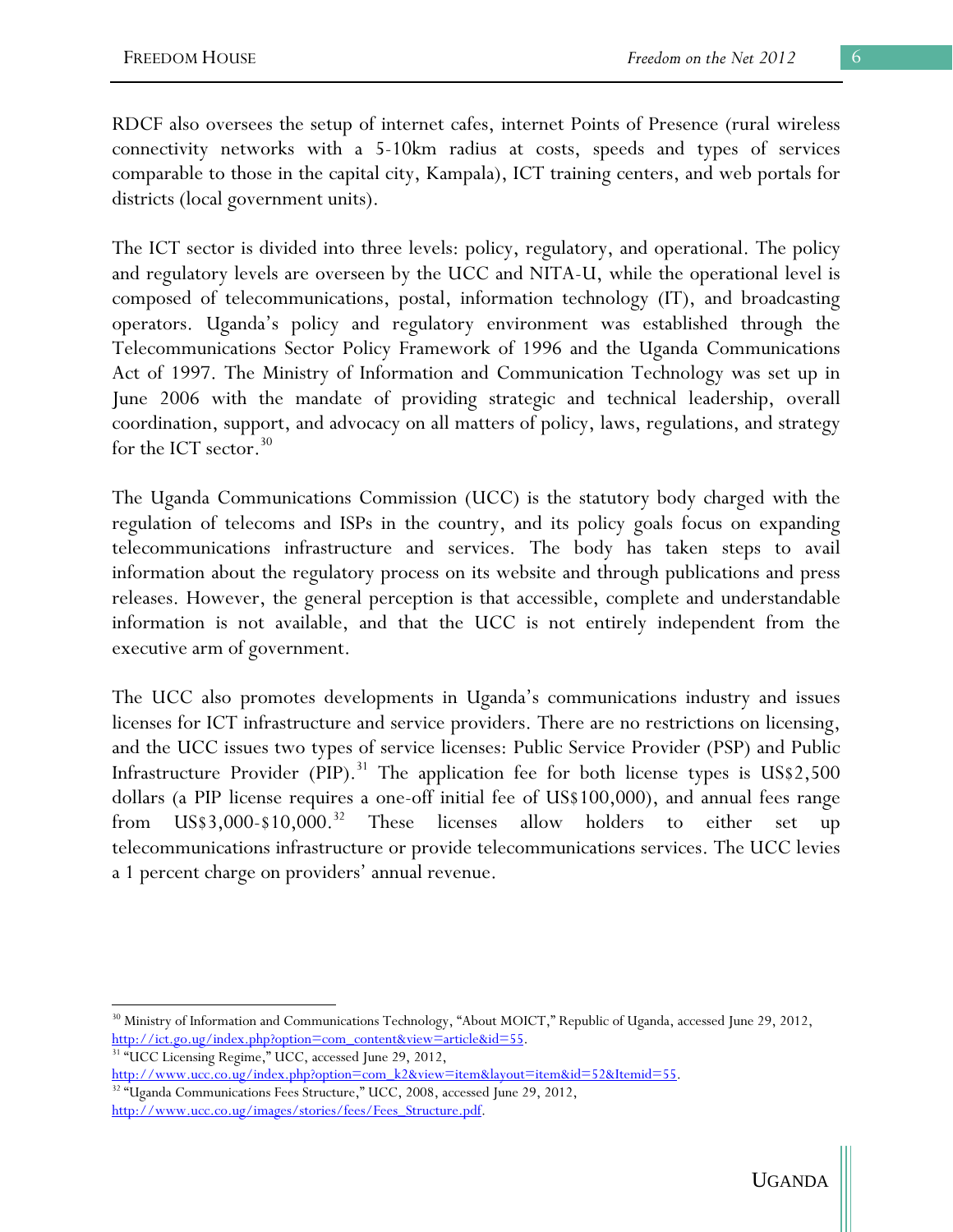#### **LIMITS ON CONTENT**

To date, there are no known restrictions on internet applications. Both local and international online news, media and political blogs, various social media platforms such as Facebook and Twitter, as well as human rights websites are widely accessible. However, the first reported case of internet censorship in Uganda occurred in 2006 when the government allegedly blocked access to the news website, RadioKatwe.com, in advance of the presidential and parliamentary elections. The website published content submitted by internet users from all over the world that was critical of the government. Following orders by the UCC, local ISPs reportedly filtered the site by blocking its internet protocol (IP) address and nearly 700 other sites hosted by the same server, which was based in the United States.<sup>33</sup> Access to the website was later restored, but its administrators have since shut it down.

A second government attempt to interfere with citizens' online activity was reported in early 2011, as demonstrations inspired by the Arab Spring erupted in North Africa. There were rumors that the government had ordered telecoms to block and regulate the use of some keywords such as "bullet," "Mubarak," and "Ben Ali" in SMS services; however, these allegations were never confirmed. In April 2011, political and activist groups initiated a "walk-to-work" campaign to protest the government's apparent inaction in the face of spiraling food and fuel prices. The movement relied heavily on social media for mobilizing and publicizing the brutal response of security agencies to the campaign. In defense, the UCC directed ISPs to temporarily block access to Facebook and Twitter.<sup>34</sup> The regulator reasoned that the move was intended "to eliminate the connection and sharing of information that incites the public"; however, the directive was never carried out.<sup>35</sup> Later in 2011, a government minister accused the opposition of using social media to incite the youth to revolt the government.<sup>36</sup>

Although Uganda's media remains open and vibrant, the practice of self-censorship has been growing following the harassment and arrest of journalists as well as shut downs of media houses believed to be anti-government.<sup>37</sup> Reports of the persecution or prosecution of

<sup>&</sup>lt;sup>33</sup> Reporters Without Borders, "Net Censorship Reaches Sub-Saharan Africa," February 24, 2006, <u>http://en.rsf.org/uganda-net-</u><br>censorship-reaches-sub-saharan-24-02-2006, 16569.html.

 $^{34}$  Karen Allen, "African jitters over blogs and social media," BBC News Africa, June 15, 2011,

http://www.bbc.co.uk/news/world-africa-13786143.<br><sup>35</sup> Rebekeh Heacock, "Uganda: Government Attempts to Block Facebook, Twitter as Protests Continue," Global Voices, April 19, 2011, http://globalvoicesonline.org/2011/04/19/uganda-government-attempts-to-block-facebook-twitter-as-protestscontinue/. 36 "Uganda anger at opposition's Twitter 'insurrection'," BBC News Africa, August 22, 2011,

http://www.bbc.co.uk/news/world-africa-14491135.<br><sup>37</sup> See, "Freedom House Condemns Crackdown on Journalists, Social Media in Uganda," Freedom House, Press Release, April 22, 2011, http://freedomhouse.org/article/freedom-house-condemns-crackdown-journalists-social-media-uganda.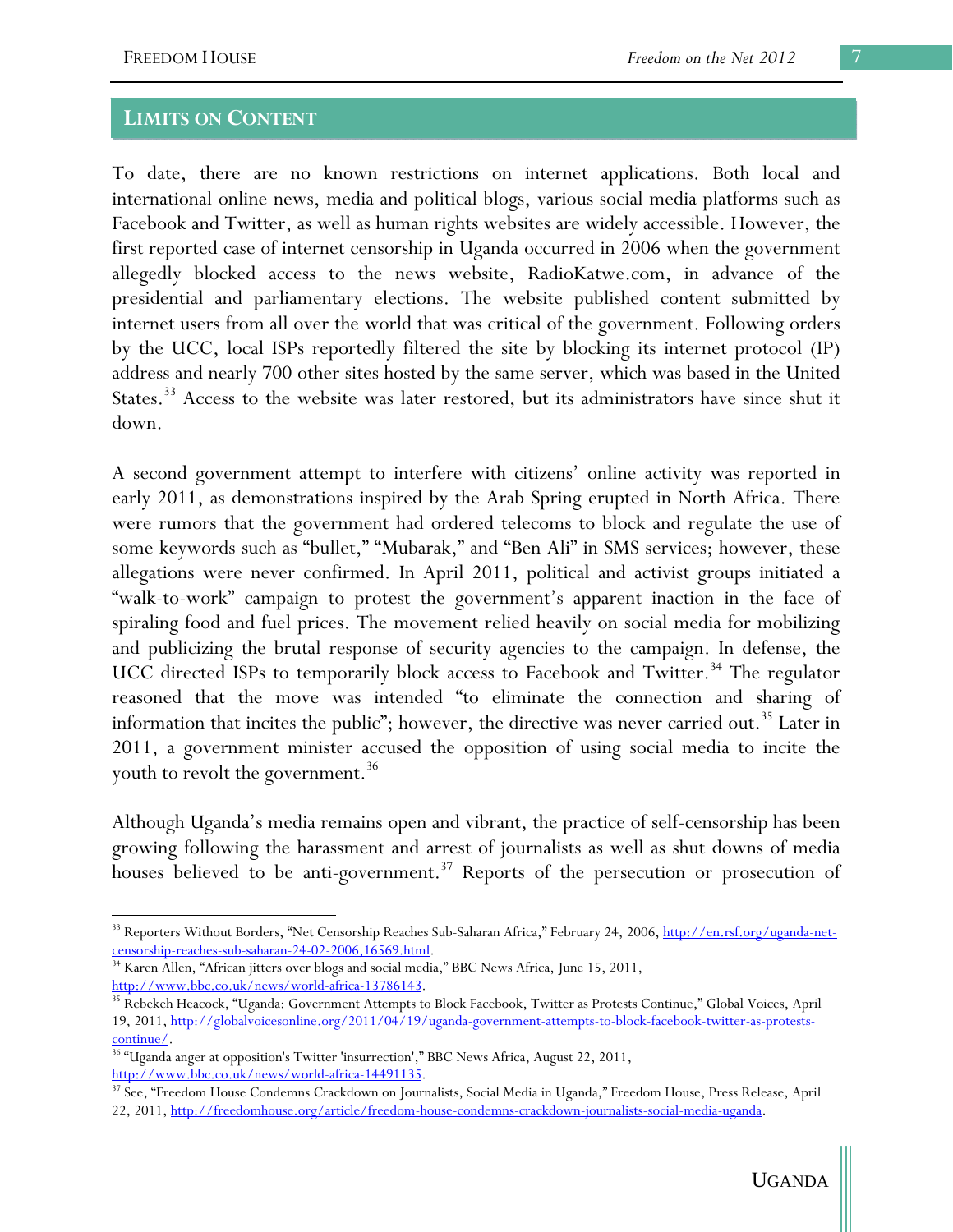journalists or citizens for online expression have been rare; nevertheless, the self-censorship practiced by those in the mainstream media may well extend online.

In recent years, regime critics and opposition political parties have taken to the internet as a platform for political debate and an informal means of disseminating information to the masses. During the February 2011 elections period, crowdsourcing and crowd-mapping technology offered citizens a way to monitor various stages of the election process. Two websites, Uchaguzi and Uganda Watch  $2011<sup>38</sup>$  were created to monitor the elections, allowing citizens to report information and events via SMS texts as they happened. Integrating SMS, online forums, email and Twitter, the platforms attempted to support fair and transparent elections in real time. In addition, social media has been widely used as a platform for protest in Uganda, mainly by activist groups. For example, the continuing campaign against the government's proposed give-away of Mabira, Uganda's largest rainforest, to an investor has been sustained partly through SMS, Facebook, and email alerts. The president's proposal to clear parts of the forest to pave way for a sugar plantation is opposed by environmentalists, citizen groups, and some politicians who have used social media to disseminate alerts with key facts about Mabira and the environment in Uganda, and to occasionally call for action and demonstrations.

Despite growing internet usage in Uganda, the government, opposition groups, and civil society in Uganda have not fully taken advantage of the opportunities for mobilization offered by the internet. Most local websites carry very little up-to-date information, have few dynamic links, and contain little or no interactive features.

## **VIOLATIONS OF USER RIGHTS**

Uganda's Constitution provides for freedom of expression, speech and association, as well as the right to access information. Uganda was among the first countries in Africa, and among only nine on the continent, to enact freedom of information legislation.<sup>39</sup> However, several laws—including the Press and Journalists Act, the Electronic Media Act, the Anti-Terrorism Act, $40$  and sections of the Penal Code—appear to negate these constitutional guarantees for the freedom of expression. For instance, both the Press and Journalists Act and the Electronic Media Act introduce statutory licensing of journalists and create statutory regulatory authorities, such as the Media Council and Broadcasting Council, whose

 <sup>38</sup> Website links: Uchaguzi, <u>http://www.uchaguzi.co.ug/</u>; Uganda Watch 2011, <u>http://www.ugandawatch.org/</u>.<br><sup>39</sup> The Access to Information Act provides for the right to access information pursuant to Article 41 of the Co

to prescribe the classes of information referred to in that article, the procedure for obtaining access to that information, and for related matters.

<sup>40 &</sup>quot;The Anti-Terrorism Act, 2002," International Commission of Jurists, accessed June 29, 2012, http://www.icj.org/IMG/ATA.pdf.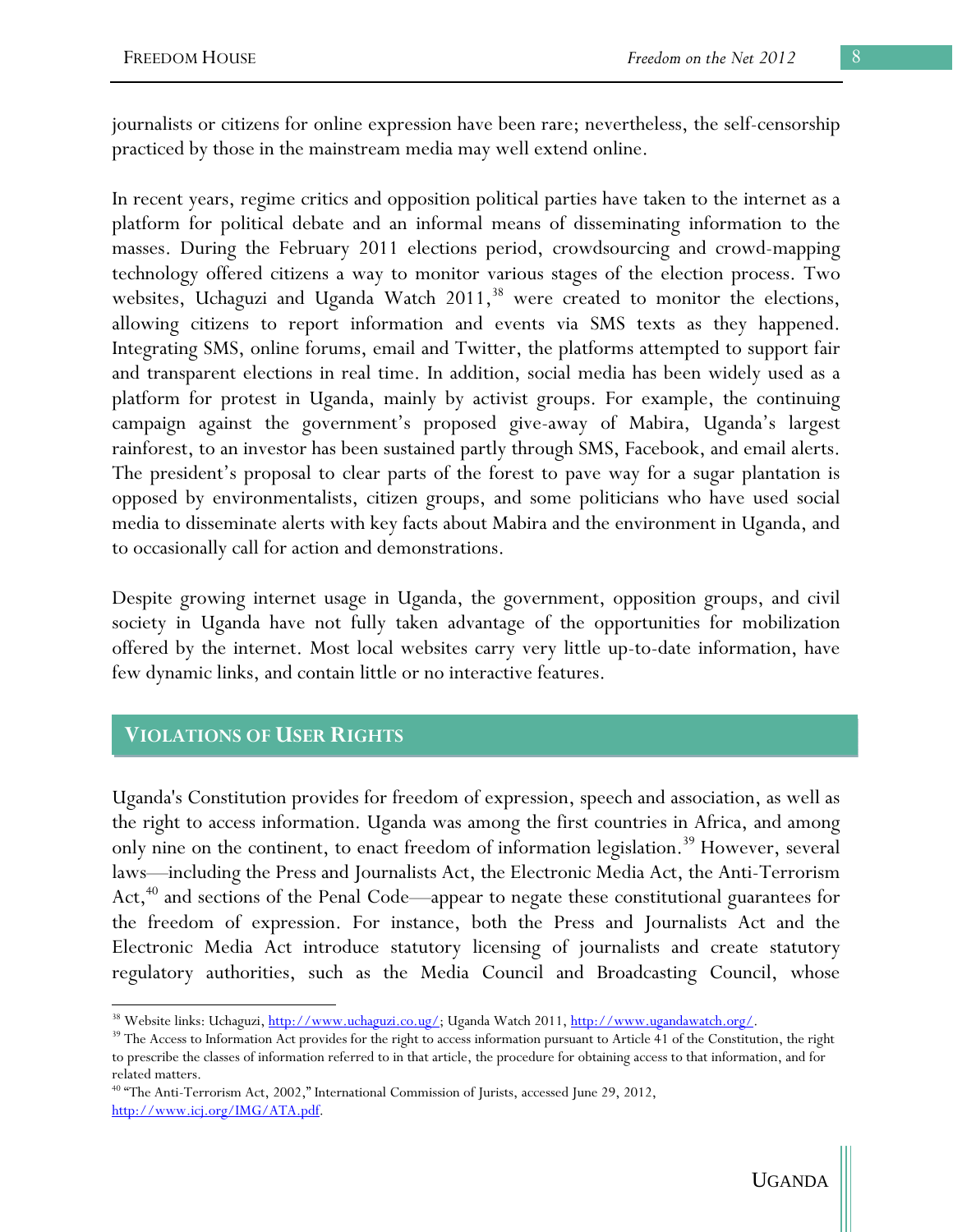independence is believed to be compromised because of the government's major hand in their composition. The Penal Code still contains provisions on criminal libel and the promotion of sectarianism, for which penalties include lengthy jail terms. None of these laws contain specific provisions on online modes of expression, but they could arguably be invoked in relation to online communication. In any case, they create a "chilling effect" on freedom of expression generally.

In 2010, the government passed three cyber laws—the Electronic Signatures Act, Electronic Transactions Act, and Computer Misuse Act—which focus mainly on cybercrimes and terrorism. 41 The Computer Misuse Act seeks to prevent unlawful access, abuse or misuse of information systems through computers and electronic devices such as mobile phones. These laws are seen among local stakeholders as necessary to enhance safety and security on the internet.

Following the Al-Shabab terrorist attacks during the World Cup on July 11, 2010 in Kampala, Parliament hurriedly passed the Regulation of Interception of Communications Act, which requires telecommunication companies to install equipment that enables the electronic surveillance of people suspected of terrorism without the need of a court order. The Act also gives the government permission to tap into personal communications deemed to be a threat to national security.<sup> $42$ </sup> This action can be requested by the Minister for Security and granted after an order by a High Court judge. In effect, the Act provides undue powers to state organs to intercept private communications and potentially threatens free expression through the restriction of content and access to information. Some media observers worry that the Act "will likely embolden the government to go after online work more aggressively. It will snoop around more, hacking into people's emails in the name of ensuring national security."<sup>43</sup>

In 2010, Timothy Kalyegira, editor for the now defunct online publication, Uganda Record, became the first journalist to be arrested for online content. He was charged with criminal libel over a story accusing the government of having a hand in the July 11<sup>th</sup> Kampala bomb blasts that killed 78 people.<sup>44</sup> Since then, Kalyegira has appeared before police 18 times with critics arguing that the government has deliberately delayed his case. After the incident,

 41 "Laws: Cyber Laws," National Information Technology Authority - Uganda, accessed June 29, 2012,

http://www.nita.go.ug/index.php/policies-and-laws/cyber-laws. 42 Amnesty International, "Uganda: Amnesty International Memorandum on the Regulation of Interception of Communications Act, 2010," December 14, 2010, http://www.amnesty.org/en/library/asset/AFR59/016/2010/en/4144d548-bd2a-4fedb5c6-993138c7e496/afr590162010en.pdf. 43 Ibid.

<sup>44</sup> Anthony Wesaka, "Journalist remanded over bomb blasts story," Daily Monitor, June 1, 2011, http://www.monitor.co.ug/News/National/-/688334/1172874/-/c0wtytz/-/index.html.